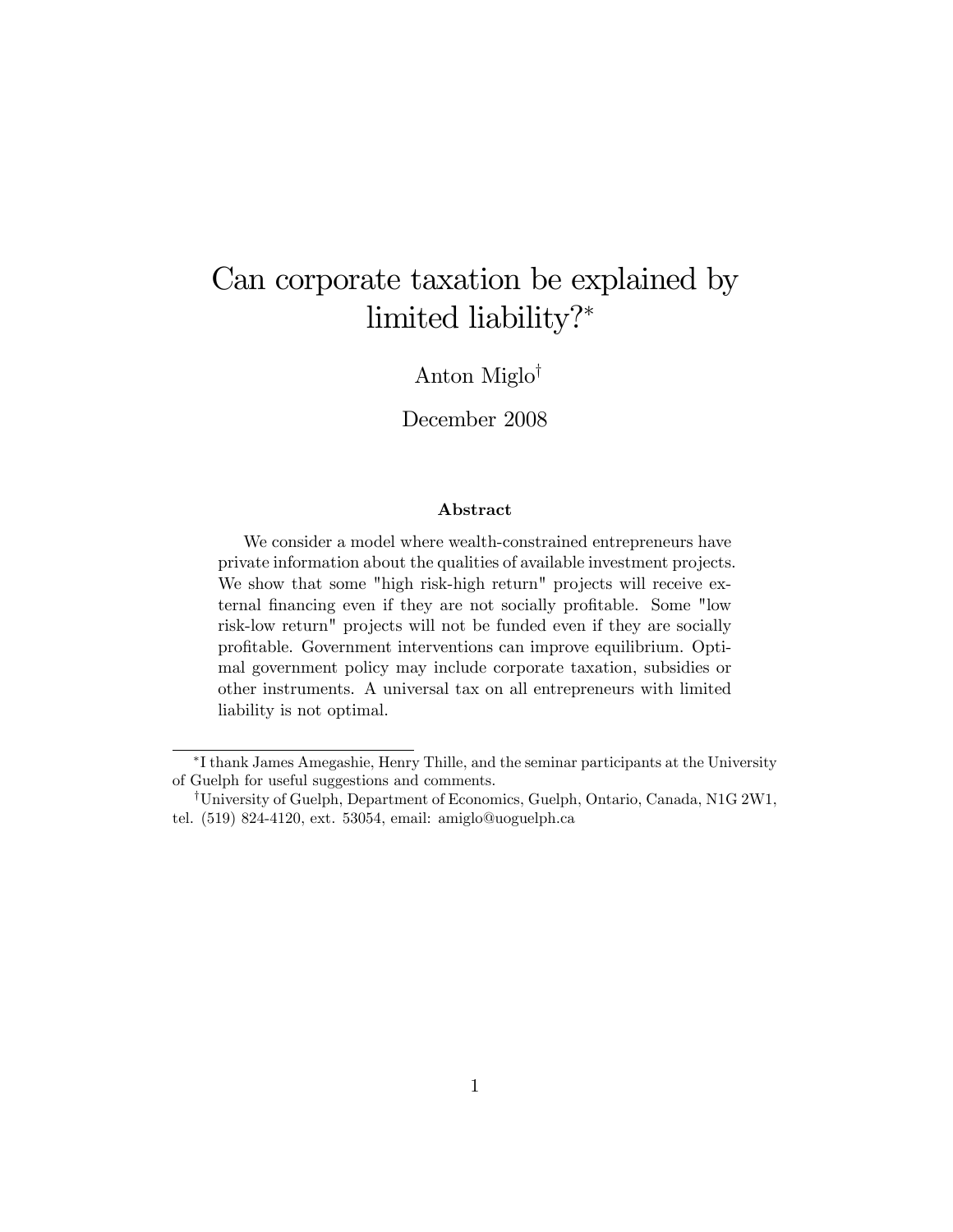#### 1 Introduction.

Traditional "folk" opinion is that corporate tax is the price corporations pay for the right of limited liability. However, there is no formal proof of this argument. Musgrave and Musgrave (1980) and Rosen (2004) noticed that it is hard to believe in the link between the real amount of benefits corporations receive from limited liability and the magnitude of corporate taxation.

We turn to asymmetric information to address the issue. We consider an environment where entrepreneurs choose between risky projects, with high potential profitability, and safe projects, with minimal profitability. An entrepreneurís incentive depends on the Önancing contracts. There are two contracts available: one with limited liability and one with unlimited liability. The entrepreneurs choose contracts based on a trade-off between interest rates (unlimited liability contracts have a lower interest rate) and a loss in the bad state (limited liability contracts do not imply a loss for the entrepreneur in the bad state). If the project fails and an entrepreneur faces unlimited limited liability, then in addition to be forced to cover a firm's loss the entrepreneur sustains additional costs such as, for example, relocation costs (in case he has to sell his house) and reputation  $\cos t s$ <sup>1</sup>. We argue that the equilibrium is inefficient: some entrepreneurs use limited liability contracts and invest inefficiently (*overinvestment problem*) and some of them do not undertake socially efficient projects *(underinvestment)*. Although corporate taxation reduces the incentive to overinvest it does not mitigate the underinvestment problem. Optimal government policy includes a combination of corporate taxation, subsidies and other instruments.

### 2 The model.

Consider a set of entrepreneurs, indexed by  $j$ , with investment projects available. Projects require the same amount of external financing equal to 1. In the case of success a project generates a cash flow  $F_i$  and a cash flow of zero otherwise.<sup>2</sup> The probability of success is  $p_j$ . There is also a risk-free invest-

 $1$ Becker and Fuest (2007) explore a different approach based on entrepreneur's opportunities to off-set losses and come to a different conclusion regarding optimal government policy. See comment in footnote 2 regarding the model in their paper.

<sup>&</sup>lt;sup>2</sup>The present model is more general than one in Becker and Fuest (2007) where the cash flows are the same across the projects in the case of project's success.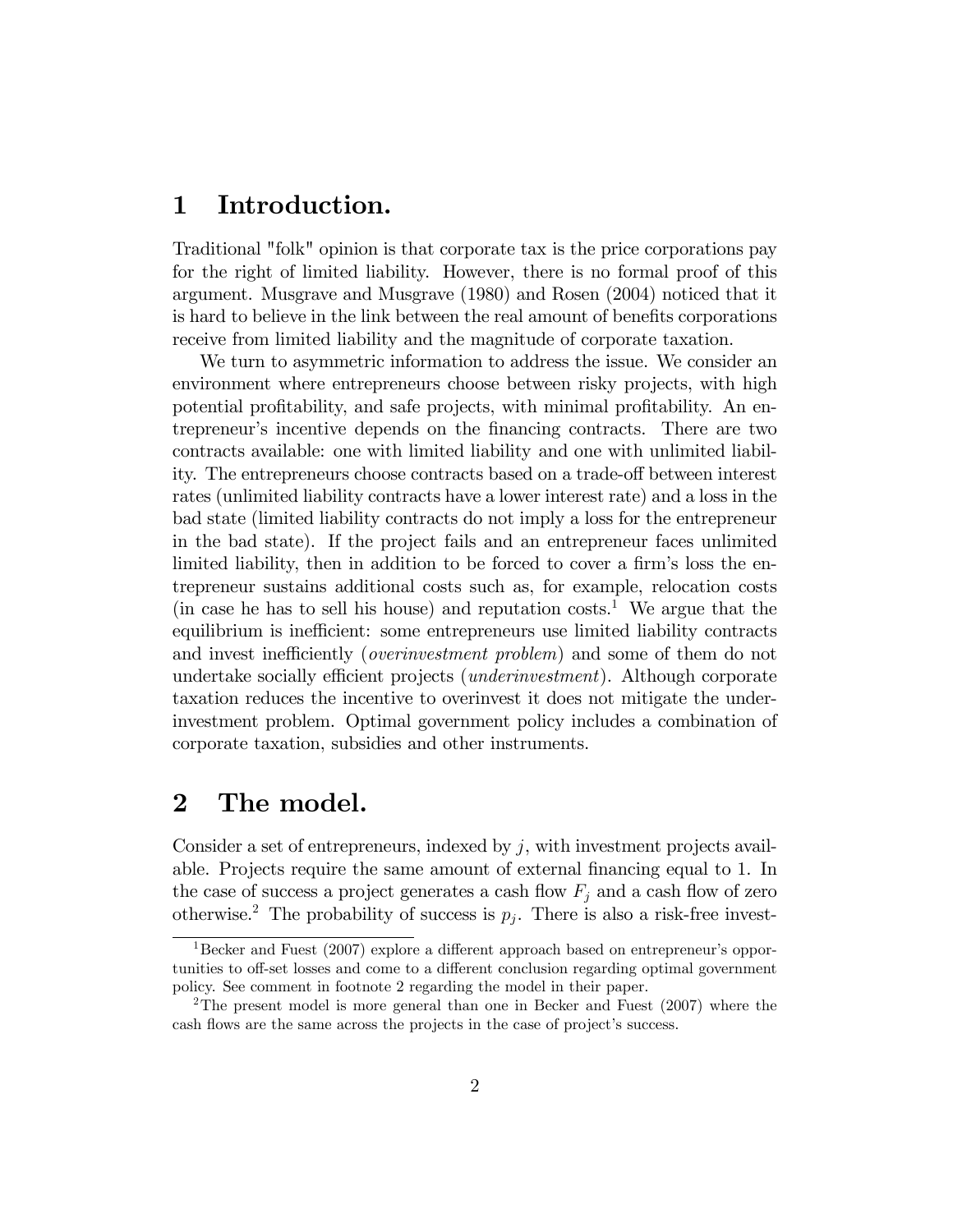ment project with cash flow  $I < F_j - 1$ . There are two types of financing available for the risky project. One is a limited liability contract (LLC). Here, an entrepreneur borrows an amount 1 from a bank. In the case of success, the entrepreneur pays  $D$  to the bank. If the project fails the parties have no returns. Alternatively, the entrepreneur can use an unlimited liability contract (ULC). It is assumed that each entrepreneur has sufficient collateral, equal to 1. Hence, ULC represents a risk-free debt for the bank and thus has a face value of 1. If an entrepreneur has ULC and the project fails then in addition to losing collateral there is cost r for entrepreneur,  $r > 0$ . For instance, if the entrepreneur has to sell his house there is cost of new house search and moving cost. There might also be additional costs for family members due to moving to a new location.  $F_j$  and  $p_j$  are the private information of each entrepreneur. Banks do not have this information. Entrepreneurs and banks are risk-neutral.

#### 3 Underinvestment and overinvestment.

The following equation separates socially efficient risky projects from socially inefficient projects:

$$
p_j F_j - 1 = I \tag{1}
$$

If the left side is greater, the project is socially efficient and vice versa. For marginal entrepreneurs (marginal entrepreneurs' projects satisfy  $(1)$ )  $\partial p_j/\partial F_j = -(1+I)/F_j^2 < 0$  and  $\partial^2 p_j/\partial F_j^2 = 2(1+I)/F_j^3 > 0$ .

We have the following set of equations which determine an equilibrium. The choice between the LLC and the risk-free project is given by:

$$
p_j(F_j - D) = I \tag{2}
$$

where  $D = 1/p^*$  and  $p^*$  is the average probability of success among the entrepreneurs with a LLC. For this equation we also have  $\partial p_j/\partial F_j < 0$  and  $\partial^2 p_j/\partial F_j^2 > 0$ . If an entrepreneur's project satisfies (2) he is indifferent between the LLC and the risk-free project. If the left side is greater, the entrepreneur chooses the LLC and vice versa.

The choice between the LLC and the ULC is given by:

$$
p_j(F_j - 1/p^*) = p_j(F_j - 1) - (1 - p_j)(1 + r)
$$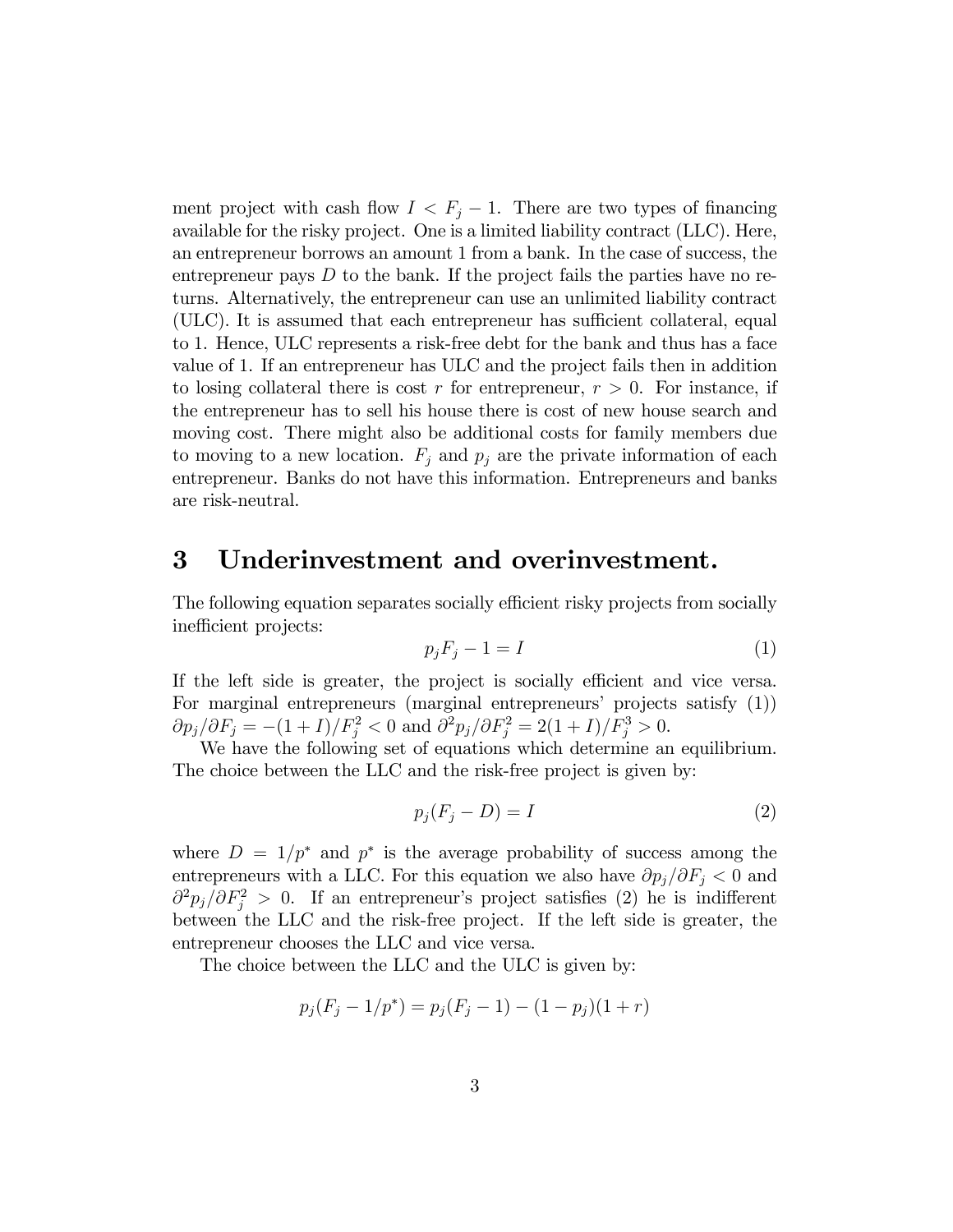This equation can be rewritten as:

$$
p_j = \frac{1+r}{r+1/p^*} \tag{3}
$$

and the choice between the ULC and the risk-free project is given by:

$$
p_j(F_j - 1) - (1 - p_j)(1 + r) = I \tag{4}
$$

The analysis of equations  $(1)-(4)$  reveals the following.  $(a)$  From  $(1)$  and (2) the marginal entrepreneur with  $p_j = p^*$  is indifferent between the LLC and the risk-free project. (b) From (1) and (3) marginal entrepreneurs with  $p_j = p^*$  prefer the LLC to the ULC. This is because the right side of (3) is greater than  $p^*$  since  $r > 0$ . (c) Marginal entrepreneurs prefer the risk-free project to the ULC. To see this let us rewrite (1) and (4) as follows:

$$
p_j = (1+I)/F_j \tag{5}
$$

$$
p_j = (I + 1 + r)/(F_j + r)
$$
\n(6)

The right side of (6) is greater than that of (5) because  $F_j > 1 + I$ .

Figure 1 illustrates the equilibrium decision-making for the entrepreneurs. The thick lines represent equations  $(1)-(4)$ . Letters f, l and u denote the areas where the entrepreneurs choose the risk-free contract, the limited liability contract, or the unlimited liability contract respectively.



Figure 1. Overinvestment and underinvestment.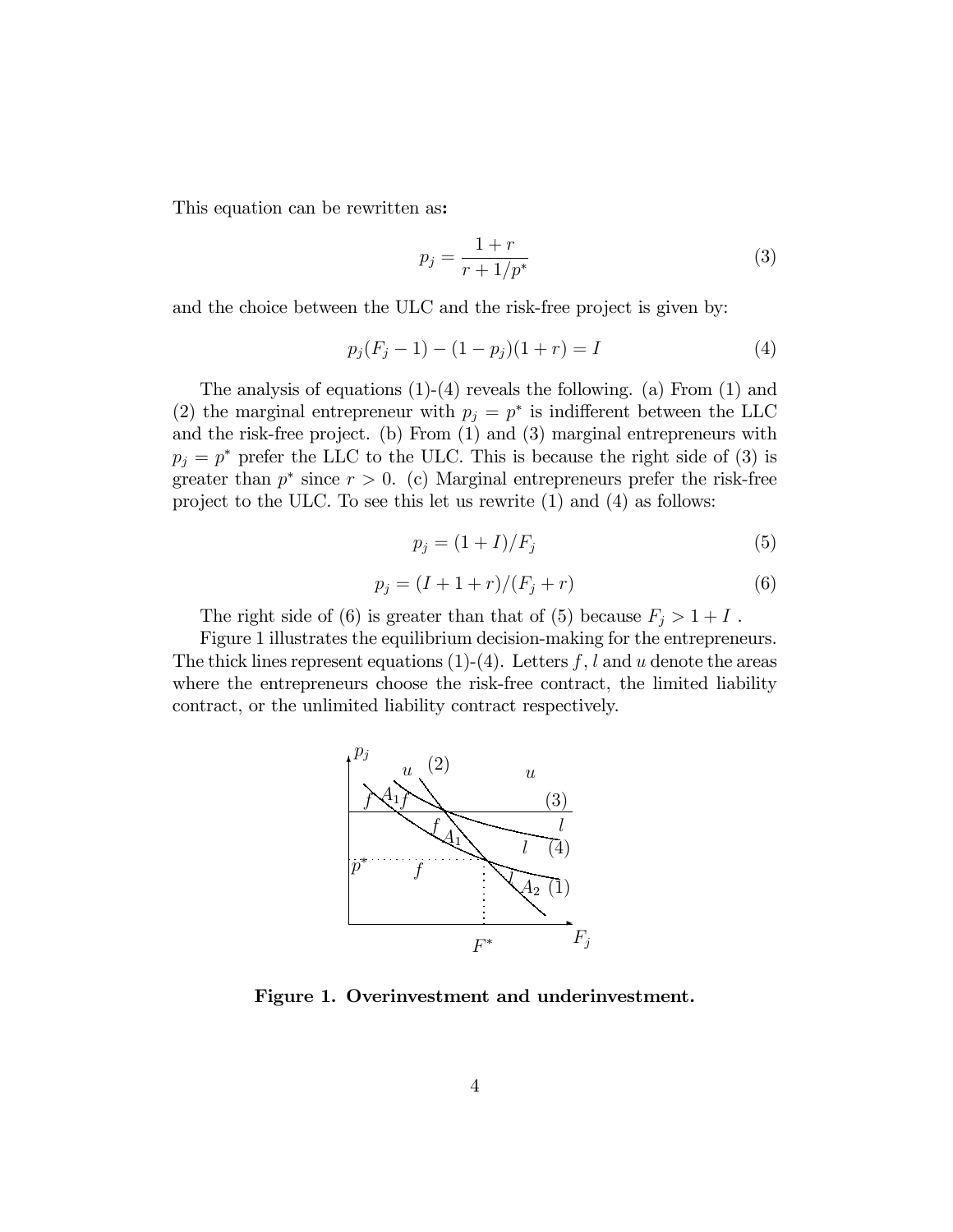From the remark (a) above the point of intersection of (1) and (2) has the probability of success  $p_j = p^*$ . The intersection is unique since the slope of (1) is greater than that of (2):  $-\frac{1+I}{F_1^2}$  $\frac{1+I}{F_j^2}\,=\,-\frac{p^2}{1+I}\,>\,-\frac{I}{(F_j-1)}$  $\frac{I}{(F_j-D)^2} = -\frac{p^2}{I}$  $\frac{\partial^2}{I}$ . From (b) the line corresponding to (3) lies above the line  $p_j = p^*$ . From (c) the line corresponding to (4) lies above the line corresponding to (1).

As follows from Figure 1, there are two areas of inefficiency. Firms in area  $A_1$  underinvest and firms in area  $A_2$  overinvest (and use the LLC). What explains these results?

First, consider entrepreneurs with unlimited liability. Suppose  $C = 0$ . The unlimited liability contract is a risk-free debt for the bank. Thus, the entrepreneur's expected earnings equal the project's expected earnings  $(p_i F_i)$ reduced by the payment to the bank (which equals the investment cost 1). This means that under unlimited liability, entrepreneurs will not invest in socially inefficient projects because they are always better-off with the riskfree investment (eq. (1)). The same holds if  $C > 0$  because in this case entrepreneurs earn even less than when  $C = 0$  (line (4) lies above the line  $(1)$ ).

Secondly, consider entrepreneurs with limited liability. From (1) marginal entrepreneurs have projects with equal expected values. In area  $A_2$  marginal entrepreneurs have lower probabilities of success than  $p^*$  (the average probability of success among entrepreneurs with limited liability contracts). A higher probability of default is detrimental for creditors. Thus, marginal entrepreneurs in area  $A_2$  make a positive surplus compared to the symmetric information case. This implies that there are some entrepreneurs with a lower probability of success than marginal entrepreneurs which will choose limited liability investment in risky projects (similar to the asset substitution effect).<sup>3</sup> On the other hand, marginal entrepreneurs in area  $A_1$  have a higher probability of success which is beneficial for creditors and harmful for shareholders because they receive a lower return in the good state. Thus, some entrepreneurs with a high probability of success will not invest in socially efficient risky projects. Optimal government policy will include a tax on entrepreneurs with limited liability contracts and high earnings (high  $F_i$ ) and subsidies for entrepreneurs with limited or unlimited liability contracts and low earnings (low  $F_j$ ).<sup>4</sup> This will move line (2) toward line (1) reducing

 ${}^{3}$ DeMeza and Webb (1987).

<sup>4</sup>Mathematical calculations of the optimal tax rate and the amount of subsidies are omitted for brevity. Note that they depend on whether the government is able to observe